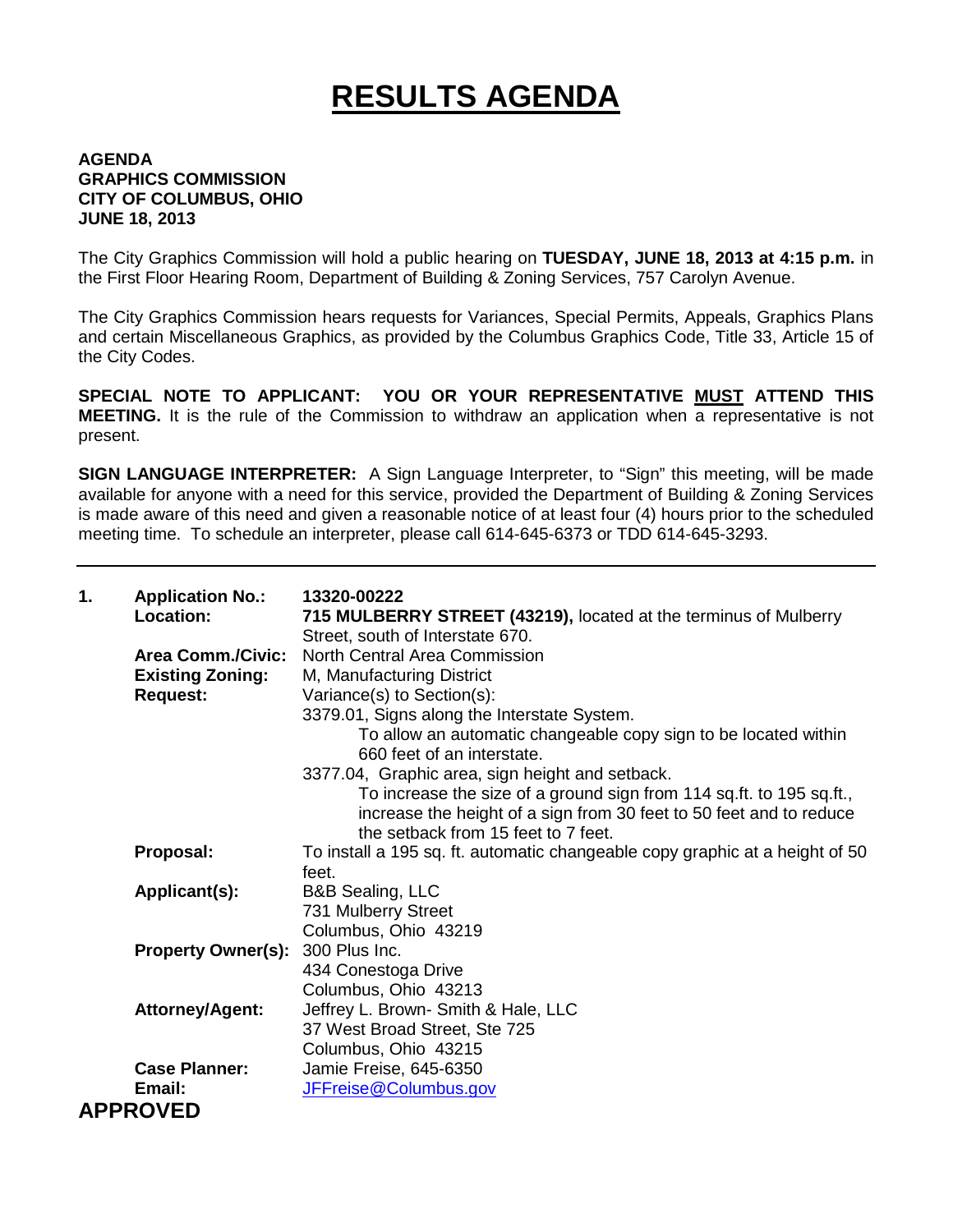| 2. | <b>Application No.:</b>   | 13320-00223                                                                   |
|----|---------------------------|-------------------------------------------------------------------------------|
|    | Location:                 | 5371 NEW ALBANY ROAD, WEST (43056), located on the west side of               |
|    |                           | New Albany Rd., W., 155.04 ft. north of the westbound entrance ramp from      |
|    |                           | New Albany Rd. to State Route 161.                                            |
|    | <b>Area Comm./Civic:</b>  | Rocky Fork/Blacklick Accord Area                                              |
|    | <b>Existing Zoning:</b>   | <b>CPD, Commercial District</b>                                               |
|    | <b>Request:</b>           | Variances(s) to Section(s):                                                   |
|    |                           | 3377.03, Permanent on-premises signs.                                         |
|    |                           | To allow a wall sign to be installed on a wall that does not face a           |
|    |                           | public street.                                                                |
|    |                           | 3377.24, Wall signs for individual uses.                                      |
|    |                           | To allow the installation of a wall sign that does not face a public          |
|    |                           | street and which does not have a public entrance.                             |
|    | Proposal:                 | To install a slightly smaller than 33 sq. ft. wall sign on the west wall of a |
|    |                           | building, facing a shopping center parking lot.                               |
|    | Applicant(s):             | Rodger Kessler; c/o Kessler Sign Company                                      |
|    |                           | 2669 National Rd.                                                             |
|    |                           | Zanesville, Ohio 43701                                                        |
|    | <b>Property Owner(s):</b> | Jeff Jeffers, Lessee; Steak Escape                                            |
|    |                           | 5371 New Albany Rd., W.                                                       |
|    |                           | New Albany, Ohio 43056                                                        |
|    | <b>Attorney/Agent:</b>    | Same as applicant.                                                            |
|    | <b>Case Planner:</b>      | Dave Reiss, 645-7973                                                          |
|    | Email:                    | DJReiss@Columbus.gov                                                          |
|    |                           |                                                                               |
|    | <b>APPROVED</b>           |                                                                               |

| 3. | <b>Application No.:</b>   | 13320-00224                                                         |
|----|---------------------------|---------------------------------------------------------------------|
|    | <b>Location:</b>          | 3940 STELZER ROAD (43219), located at the southeast corner of Morse |
|    |                           | Road and Stelzer Road just west of Interstate 270.                  |
|    | <b>Area Comm./Civic:</b>  | Northeast Area Commission                                           |
|    | <b>Existing Zoning:</b>   | <b>CPD, Commercial District</b>                                     |
|    | <b>Request:</b>           | Graphics Plan(s) to Section(s):                                     |
|    |                           | 3382.07, Graphics plan.                                             |
|    |                           | To establish a graphics plan for a new shopping center.             |
|    | Proposal:                 | To establish a comprehensive graphics plan for the expansion of the |
|    |                           | Easton Town Center.                                                 |
|    | Applicant(s):             | Morso Holding Co., attn: Pete Blake                                 |
|    |                           | PO Box 16000                                                        |
|    |                           | Columbus, Ohio 43216                                                |
|    | <b>Property Owner(s):</b> | Applicant                                                           |
|    | <b>Attorney/Agent:</b>    | Jeffrey L. Brown- Smith & Hale, LLC                                 |
|    |                           | 37 West Broad Street, Ste 725                                       |
|    |                           | Columbus, Ohio 43215                                                |
|    | <b>Case Planner:</b>      | Jamie Freise, 645-6350                                              |
|    | Email:                    | JFFreise@Columbus.gov                                               |
|    | <b>APPROVED</b>           |                                                                     |